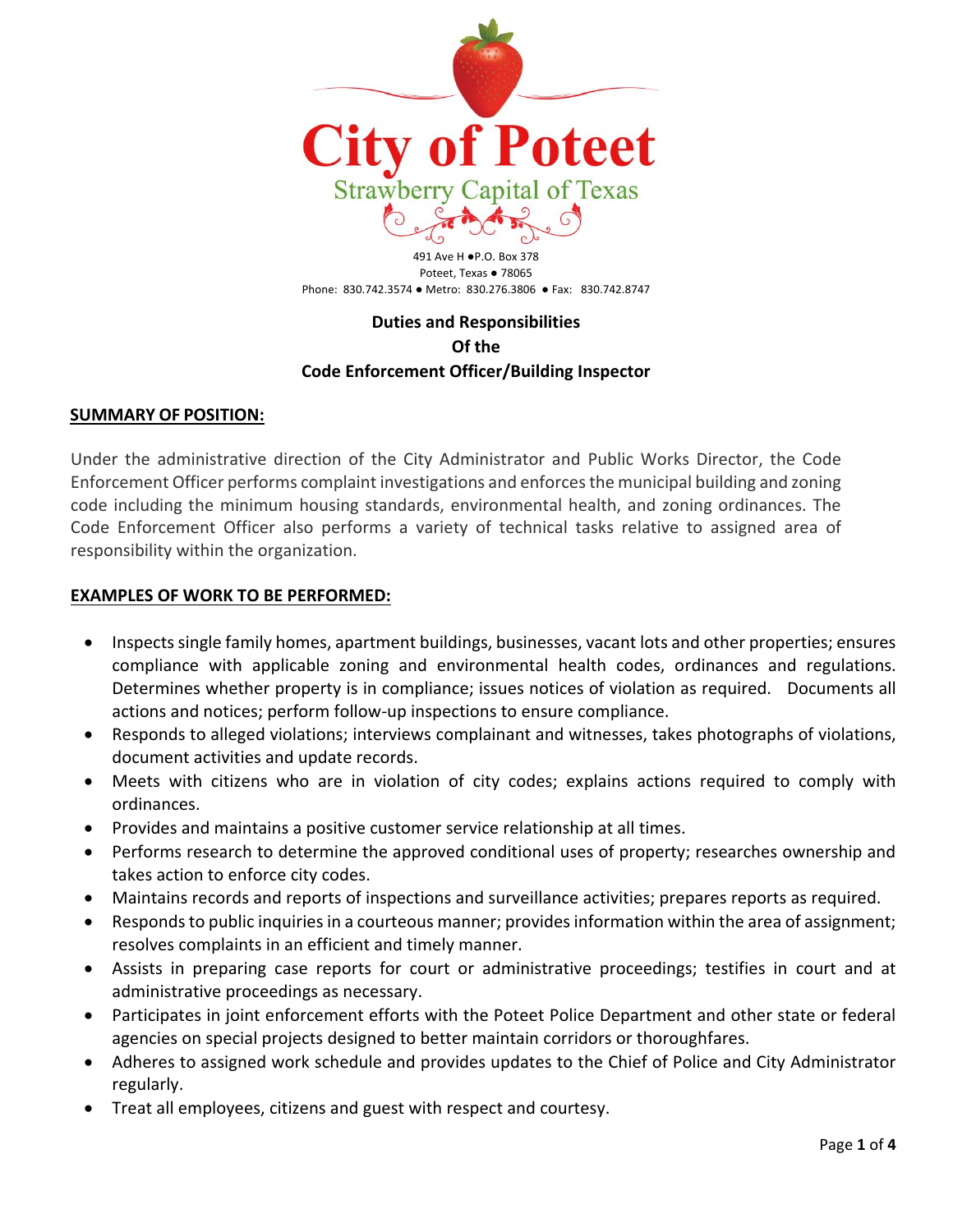

491 Ave H ●P.O. Box 378 Poteet, Texas · 78065 Phone: 830.742.3574 ● Metro: 830.276.3806 ● Fax: 830.742.8747

- Perform duties of a peace officer as outlined in the Poteet patrol officer job description.
- Performs duties as required.

## **REQUIRED EDUCATION, EXPERIENCE, KNOWLEDGE, SKILLS AND ABILITIES:**

- HS Diploma/GED supplemented by specialized training in code enforcement, building codes, and zoning regulations or related field.
- One year of general experience in building or construction trades, zoning, or enforcement of local, state and federal laws or regulations.
- Valid Texas class "C" driver's license.
- Possession of, or ability to obtain, a State of Texas Code Enforcement Officer Certificate within six months of the date of hire.
- Read, interpret and enforce applicable city, state and federal codes, ordinances and regulations related housing, zoning and environmental health issues.
- Perform mathematical computations.
- Services and activities of a code enforcement program.
- Principles, practices, methods and techniques of code compliance and building inspection.
- General construction methods.
- Collect and compile data from different sources. Operate office equipment including but not limited to computers, telephone, fax machine, laminator and printer.
- Communicate clearly and concisely, both orally and in writing.
- Establish and maintain effective working relationships.
- Basic recordkeeping and file maintenance systems.
- Principles of business letter writing and basic report preparation.
- Pertinent Federal, state and local laws, codes and regulations.
- Obtain ICC Commercial and Residential Inspector Certification within one (1) year.
- Obtain Texas Commission on Fire Protection (TCFP) fire inspector certification within one (1) year.

## **DESIRED EDUCATION, TRAINING AND EXPERIENCE:**

• Certified as a Code Enforcement Officer II preferred.

## **ESSENTIAL PHYSICAL FUNCTIONS:**

1. The physical activity of this position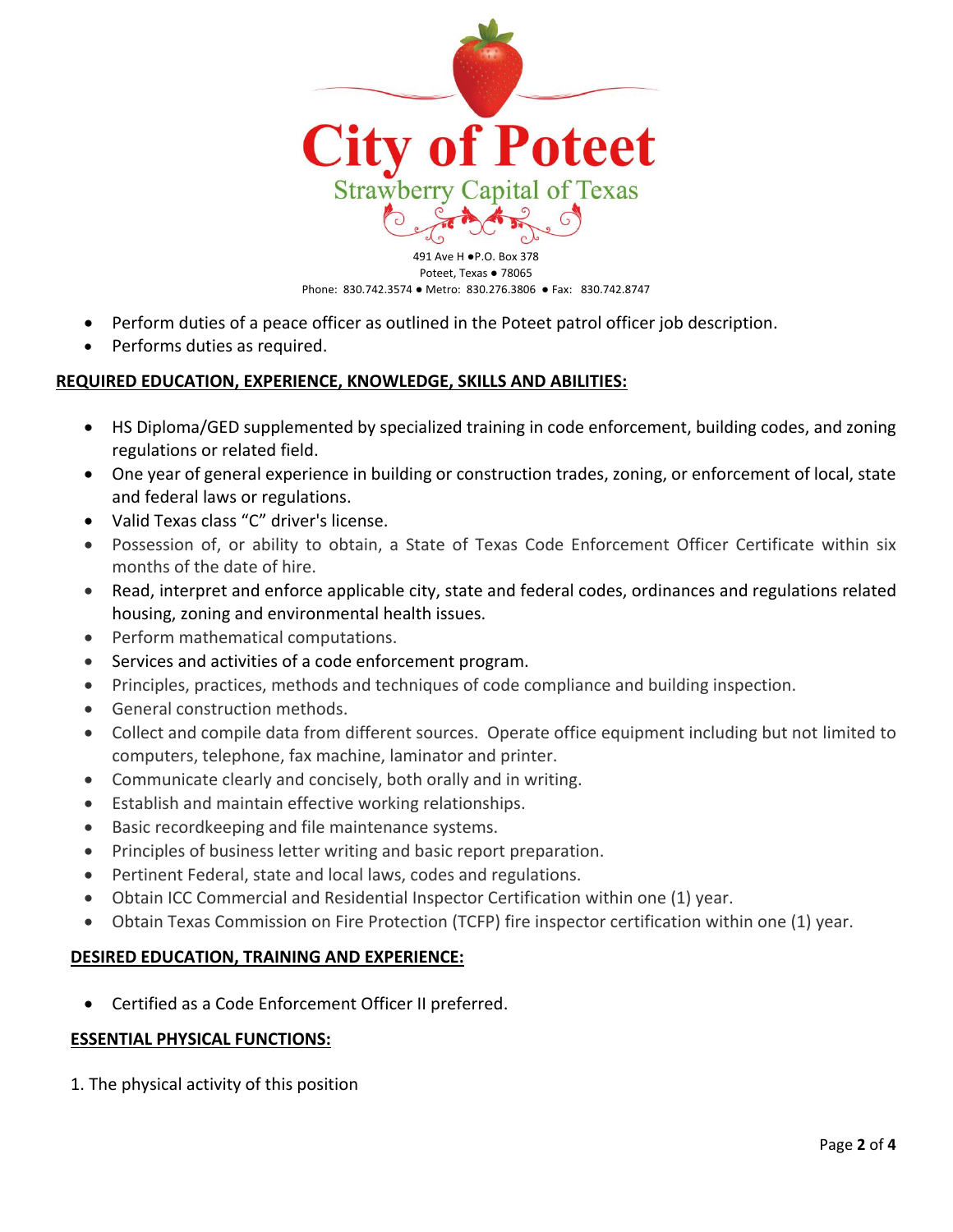

491 Ave H ●P.O. Box 378 Poteet, Texas ● 78065 Phone: 830.742.3574 ● Metro: 830.276.3806 ● Fax: 830.742.8747

- Stooping. Bending body downward and forward by bending spine at the waist.
- Kneeling. Bending legs at knee to come to a rest on knee or knees.
- Reaching. Extending hand(s) and arm(s) in any direction.
- Standing. Particularly for sustained periods of time.
- Walking. Moving about on foot to accomplish tasks, particularly for long distances or moving from one work site to another.
- Pushing. Using upper extremities to press against something with steady force in order to thrust forward, downward or outward.
- Pulling. Using upper extremities to exert force in order to draw, haul or tug objects in a sustained motion.
- Lifting. Raising objects from a lower to a higher position or moving objects horizontally from position-to-position. This factor is important if it occurs to a considerable degree and requires substantial use of upper extremities and back muscles.
- Fingering. Picking, pinching, typing or otherwise working, primarily with fingers rather than with the whole hand as in handling.
- Grasping. Applying pressure to an object with the fingers and palm.
- Talking. Expressing or exchanging ideas by means of the spoken word. Those activities in which they must convey detailed or important spoken instructions to other workers accurately, loudly, or quickly.
- Hearing. Perceiving the nature of sounds at normal speaking levels with or without correction. Ability to receive detailed information through oral communication, and to make the discriminations in sound.
- Repetitive motion. Substantial movements (motions) of the wrists, hands, and/or fingers.
- Crawling. To move in a prone position with the body resting on or close to the ground, as a worm or caterpillar, or on the hands and knees, as a young child.

2. The physical requirements of this position

- Light work. Exerting up to 50 pounds of force occasionally, and/or up to 100 pounds of force frequently, and/or up to 20 pounds of negligible amount of force constantly to move objects.
- 3. The visual acuity requirements including color, depth perception, and field vision.